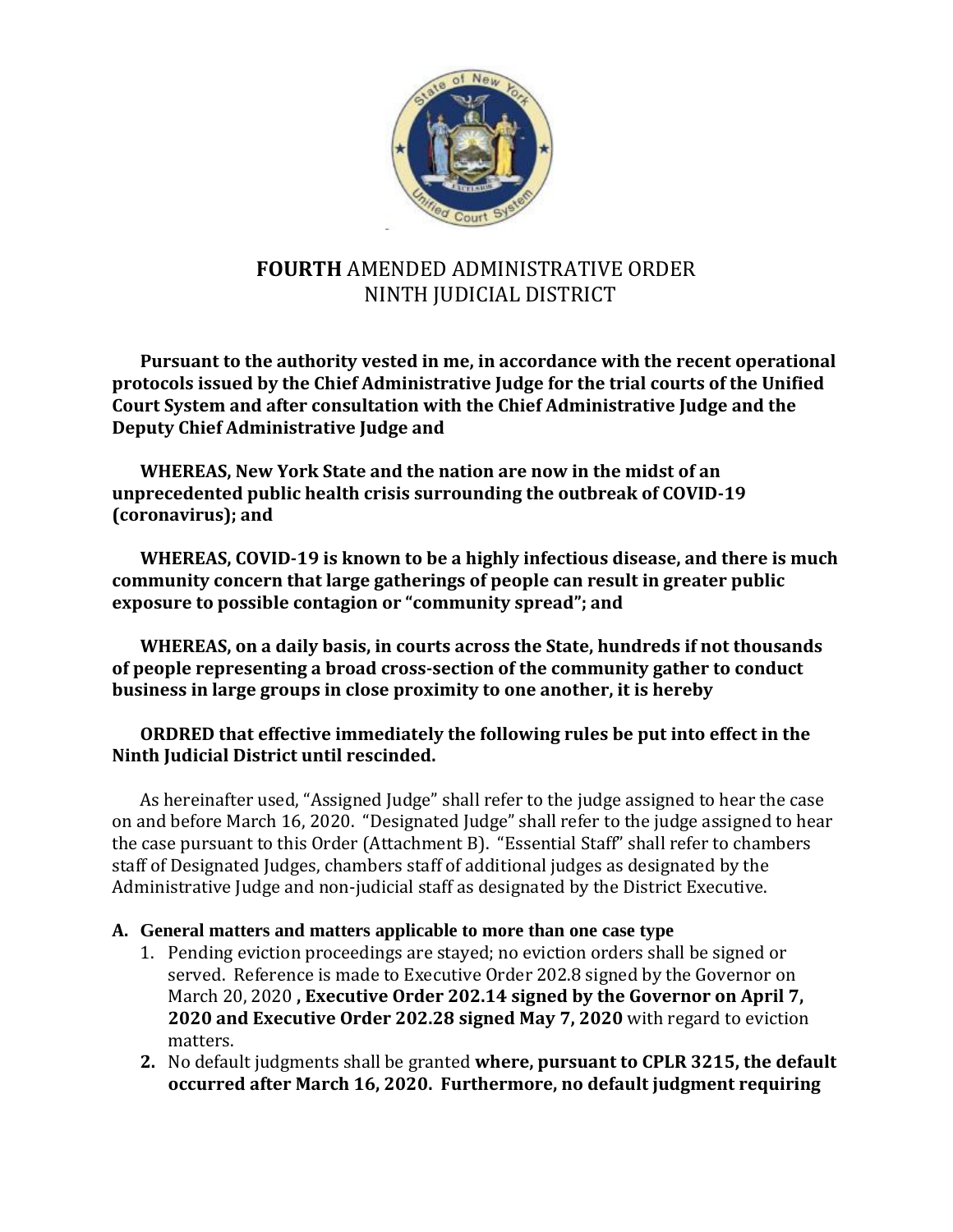**the defendant's notice pursuant to CPLR 3215(g) shall be granted, unless the application was heard prior to March 17, 2020 and proper notice was given.**

- **3.** All Family Court and all County Court Judges are cross-assigned to the County and Family Courts in all counties of the District. **All City Court Judges are crossassigned to all City, Town and Village Courts in County of their residence and any adjoining county.**
- **4.** The Virtual Courtroom Protocol (attached hereto) established for the Ninth Judicial District effective April 6, 2020 remains in full force and effect and all provisions of this Fourth Amended Administrative Order shall be read in conjunction with the Virtual Courtroom Protocol **and any subsequent amendments thereto.**
- 5. Essential Court proceedings **shall be heard by either the Assigned Judge or the Designated Judge (as contained in Attachment B) and** will occur **virtually** from the locations described in Attachment A.
- 6. Maximum occupancy of ALL courtrooms, waiting rooms and meeting rooms in Court Facilities and other rooms where court functions occur conform to current recommendations, which is the lesser of 10 people or  $\frac{1}{2}$  the posted room occupancy per code. All room occupants shall remain six feet apart.
- 7. Naturalization Ceremonies, wherever they occur, shall comply with the room occupancy limits stated herein.
- **8. Only Essential Staff may report to the courthouse for work. Other judges and non-judicial staff may report to the courthouse only with the permission of the Administrative Judge or his/her designee.**
- **9. All deadlines established per judicial directive (including those contained in scheduling orders, service dates and "local rules") that occur on or after March 17, 2020 and during the pendency of this Administrative Order shall be extended for a period of 90 days from the date of the stated deadline, unless otherwise directed by the Assigned Judge or agreed upon by the parties (reference is made to Administrative Order AO/71/20 signed by the Chief Administrative Judge of the Courts on March 19, 2020 as it relates to civil litigation). Further reference is made to Executive Order 202.8 signed by the Governor on March 20, 2020 and Executive Order 202.14 signed by the Governor on April 7, 2020 with regard to statutory deadlines and time frames.**
- 10. All Temporary Orders of Protection issued in any criminal or civil matter that has expired or is due to expire on or after March 19, 2020 "shall be extended under the same terms and conditions until the date the matter is re-calendared, unless the order is sooner terminated or modified by a judge or justice of the court that issued the order" pursuant to Administrative Order AO/73/20 signed by the Chief Administrative Judge of the Courts on March 19, 2020.
- 11. All vouchers submitted pursuant to County Laws § 722-b(4); 722(c),and **Judiciary Law § 35(8)** are deemed approved pursuant to the Amended Orders signed by the Administrative Judge of the Ninth Judicial District dated March 20, 2020 , April 1, 2020 and April 21, 2020.
- 12. "All individuals seeking legal representation pursuant to Article 18-B of the County Law shall be deemed eligible, regardless of financial ability to obtain counsel"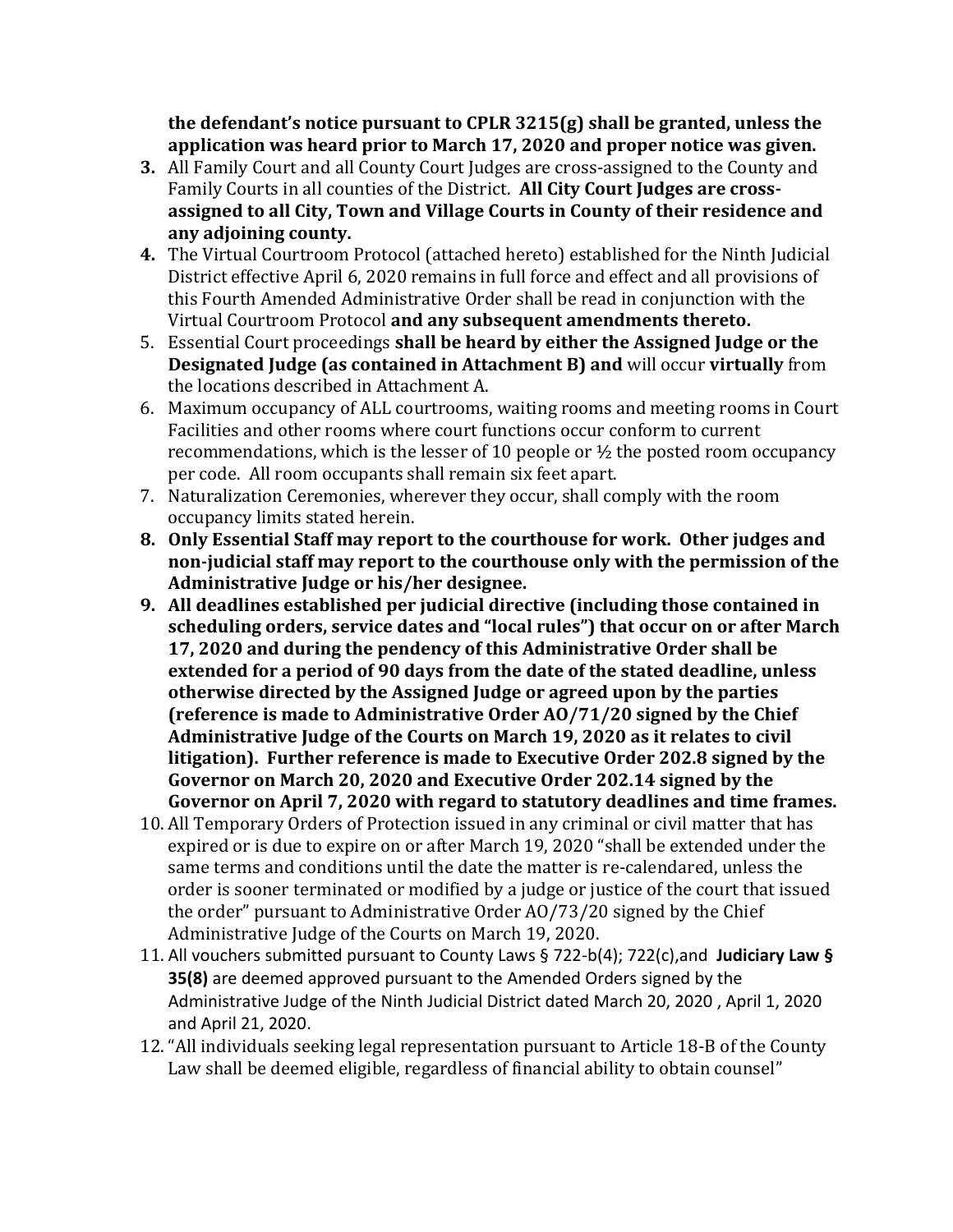pursuant to the Order signed by the Administrative Judge of the Ninth Judicial District March 20, 2020.

13. **Initial requests to schedule a virtual hearing on an application to postpone a Felony Hearing for "good cause" shall be made to the Hon. Barry E. Warhit, Supervising Judge of the Criminal Parts Ninth Judicial District by e-mail to [VirtualWestchesterCountyCityCourt@nycourts.gov,](mailto:VirtualWestchesterCountyCityCourt@nycourts.gov) with copy t[o bwarhit@nycourts.gov](mailto:bwarhit@nycourts.gov) an[d mbenjam@nycourts.gov](mailto:mbenjam@nycourts.gov)**

# **B. Supreme Civil**

- 1. All non-essential matters **shall be addressed by the Assigned Judge and appropriately scheduled.**
- 2. "Essential matters" includes those matters as listed in Exhibit A attached to Administrative Order AO/78/20 signed by the Chief Administrative Judge of the Courts on March 22, 2020 and as amended hereafter and any other matter determined to be essential after application by the Assigned Justice or Designated Justice to the Administrative Judge.
- 3. All Mental Hygiene Law proceedings in which a party is confined to a hospital or other facility shall be conducted with appearances by means of remote audiovisual technology or telephone pursuant to Administrative Order AO/72/20 signed by the Chief Administrative Judge of the Courts on March 22, 2020.
- 4. All foreclosure proceedings are stayed; no foreclosure auctions shall be scheduled or held. Reference is made to Executive Order 202.8 signed by the Governor on March 20, 2020, as extended by Executive Order 202.14 signed by the Governor on April 7, 2020 and Executive Order 202.28 signed by the Governor on May 7, 2020.
- **C. Superior Court Criminal Cases**
	- 1. **All pending criminal cases shall be addressed by the Assigned Judge and appropriately scheduled consistent with applicable Executive Orders and Administrative Orders. The issuance of the new return date shall occur on or before the currently scheduled adjourned date or within 7 days of the signing of this order, whichever is later. For Defendants not in custody, there shall be no adjournment of a matter that is greater than 60 days. For defendants in custody, there shall be no adjournment of a matter greater than 30 days.**
	- 2. "Essential matters" includes those matters as listed in Exhibit A attached to Administrative Order AO/78/20 signed by the Chief Administrative Judge of the Courts on March 22, 2020 and as amended hereafter and any other matters determined to be essential after application by the Assigned Judge or Designated Judge to the Supervising Judge. The Supervising Judge, in consultation with the Administrative Judge, shall permit a matter to proceed if warranted.
	- 3. "Grand juries set to be impaneled within terms four and five of the courts for the year 2020 shall be postponed." Currently seated grand juries "may continue, upon application of the appropriate district attorney to the administrative judge"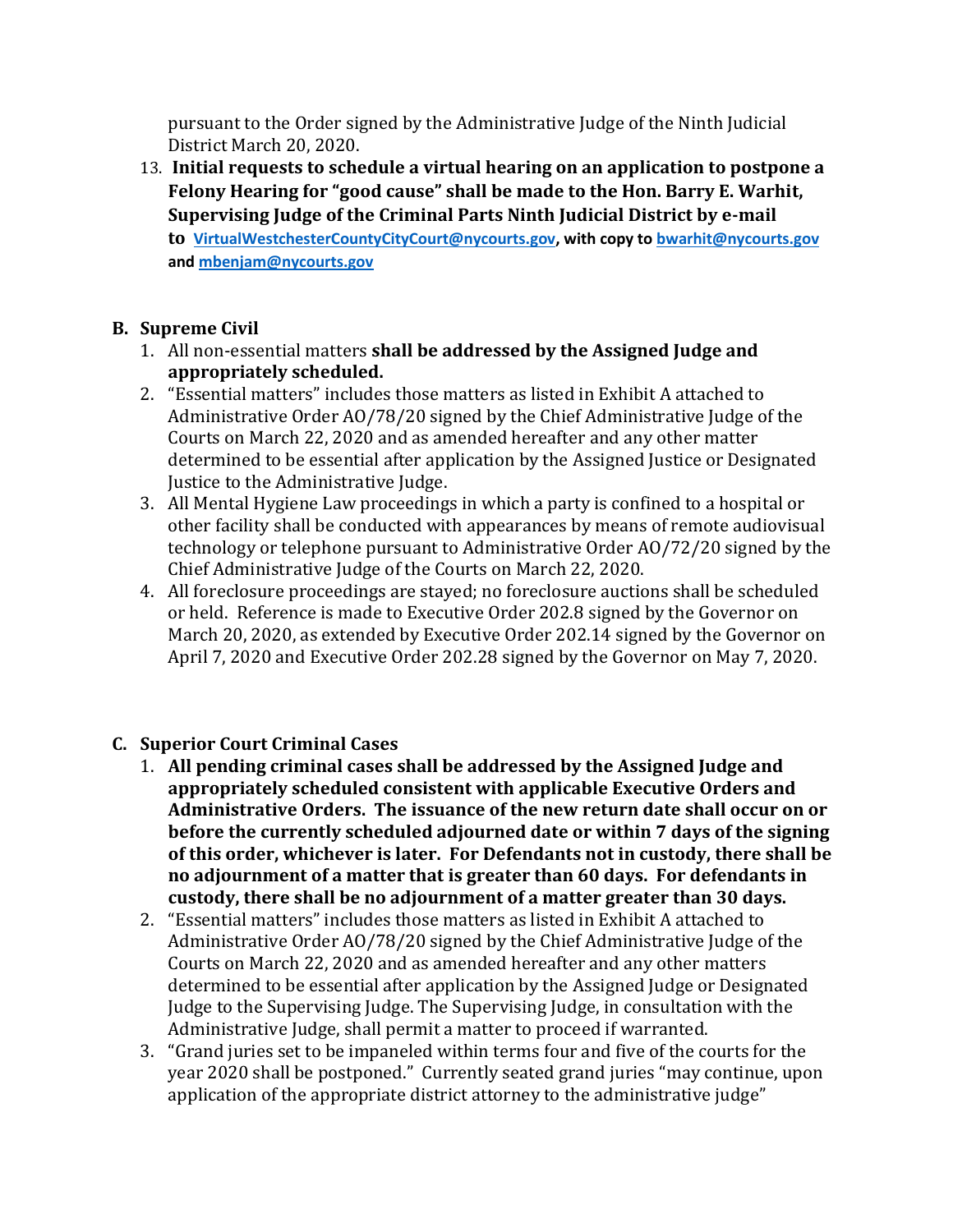pursuant to Administrative Order AO/77/20 signed by Deputy Chief Administrative Judge Vito Caruso on March 21, 2020.

4. The Accessible Magistrate procedure (for Adolescent Offenders) currently in place shall continue.

### **D. Treatment Courts/OSP**

- 1. Treatment courts and Opioid Stabilization Parts will be handled by the **Assigned Judge.**
- 2. **Pursuant to the memorandum of Chief Administrative Judge Lawrence Marks dated April 30, 2020, "Problem-solving courts may conduct virtual court conferences with counsel, court staff, and service providers, via Skype for Business."**
- **3. The Assigned Judge may make application to the Coordinating Judge of Treatment Courts to have a matter deemed essential. The Coordinating Judge of Treatment Courts, after consultation with the Administrative Judge, shall permit a matter to proceed if warranted.**

### E. **Family Court**

- 1. **All non-essential matters shall be addressed by the Assigned Judge and appropriately scheduled**.
- 2. "Essential matters" includes those matters as listed in Exhibit A attached to Administrative Order AO/78/20 signed by the Chief Administrative Judge of the Courts on March 22, 2020 and as amended hereafter, and any other matters determined to be essential after application by the Designated Judge to the Supervising Judge. The Supervising Judge, in consultation with the Administrative Judge, shall permit a matter to proceed if warranted.
- 3. Judges are required to immediately bring to his/her Supervising Judge's attention any Permanency Planning Hearings that pursuant to existing Federal or State Law require a determination that the matter be deemed essential so as to provide a timely calendar date.
- 4. All remand/removal/placement orders issued in the Ninth Judicial District under Family Court Act Articles 3, 6, 7, 8 and 10 that are due to expire while this Administrative Order is in effect, shall be deemed extended under the same terms and conditions for a period of 90 days from the date the order is scheduled to expire, unless the order is terminated or modified by the Designated Judge or Assigned Judge. To the extent practicable, the Designated Judge or Assigned Judge shall issue an amended order and the lawyers and pro-se litigants notified.
- 5. **All cases involving a youth that is currently in detention shall be reviewed by the Assigned Judge or Designated Judge, at a minimum, at least once every fourteen days.**
- **F. Surrogate's Court**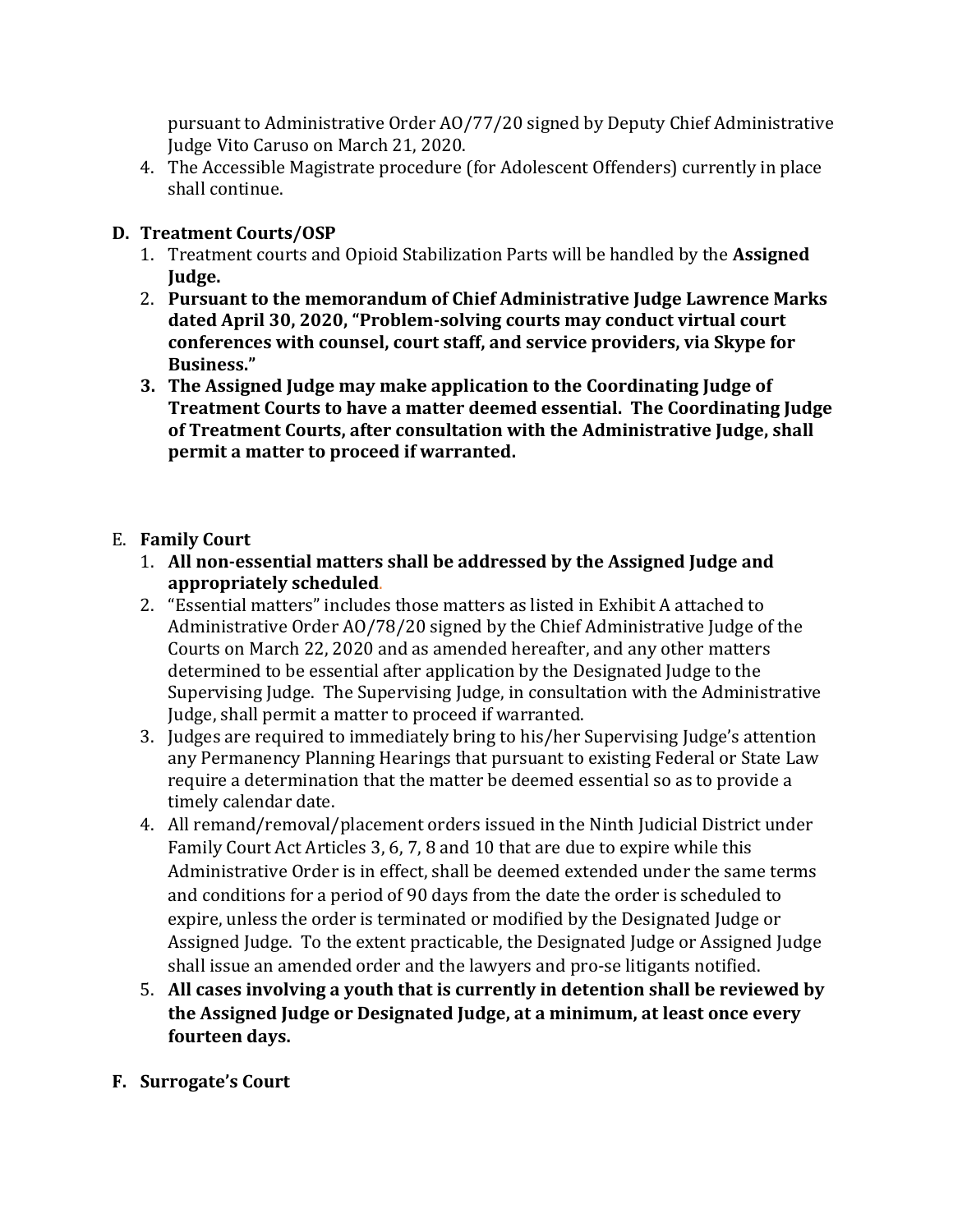- 1. **All non-essential matters shall be addressed by the Assigned Judge and appropriately scheduled.**
- 2. "Essential matters" includes those matters as listed in Exhibit A attached to Administrative Order AO/78/20 signed by the Chief Administrative Judge of the Courts on March 22, 2020 and other matters as determined to be essential after application by the Surrogate to the Administrative Judge.

# **G. City Court**

- 1. **All pending criminal cases shall be addressed by the Assigned Judge and appropriately scheduled consistent with applicable Executive Orders and Administrative Orders. The issuance of the new return date shall occur on or before the currently scheduled adjourned date or within 7 days of the signing of this order, whichever is later. For Defendants not in custody, there shall be no adjournment of a matter that is greater than 60 days. For defendants in custody, there shall be no adjournment of a matter that greater than 30 days.**
- **2. All non-essential Civil matters shall be addressed by the Assigned Judge and appropriately scheduled.**
- 3. "Essential matters" includes those matters as listed in Exhibit A attached to Administrative Order AO/78/20 signed by the Chief Administrative Judge of the Courts on March 22, 2020 and as amended hereafter and any matter deemed to be essential after application by the Designated Judge to the Supervising Judge. The Supervising Judge, in consultation with the Administrative Judge, shall permit a matter to proceed if warranted.

### H. **Town and Village Courts**

- 1. All non-essential matters are administratively adjourned until a date on or after May 30, 2020 for defendants not in custody and for civil matters. **With regard to defendants in custody, misdemeanor cases shall be reviewed by the Assigned Judge and, if necessary, the Assigned Judge may have a conference with counsel on the matter. If after that conference, counsel is requesting that a matter be heard, such request to be heard shall be brought by counsel to the Designated Judge in the Centralized Part. All matters involving a defendant in custody shall be adjourned to a date no later than June 5, 2020.**
- 2. "Essential matters" include those matters as listed in Exhibit A attached to Administrative Order AO/78/20 signed by the Chief Administrative Judge of the Courts on March 22, 2020 and as amended hereafter and any matter deemed to be essential after application by the Designated Judge to Special Counsel. Special Counsel, in consultation with the Administrative Judge, shall permit a matter to proceed if warranted.
- 3. **All arraignments shall be heard in the Centralized Arraignment Part. After hour arraignments will be done virtually in accordance with the approved distributed plans. All requests to amend virtual arraignment plans shall be brought to Special Counsel who shall review and request approval and notification to proceed, notification of approval will come from Special Counsel.**